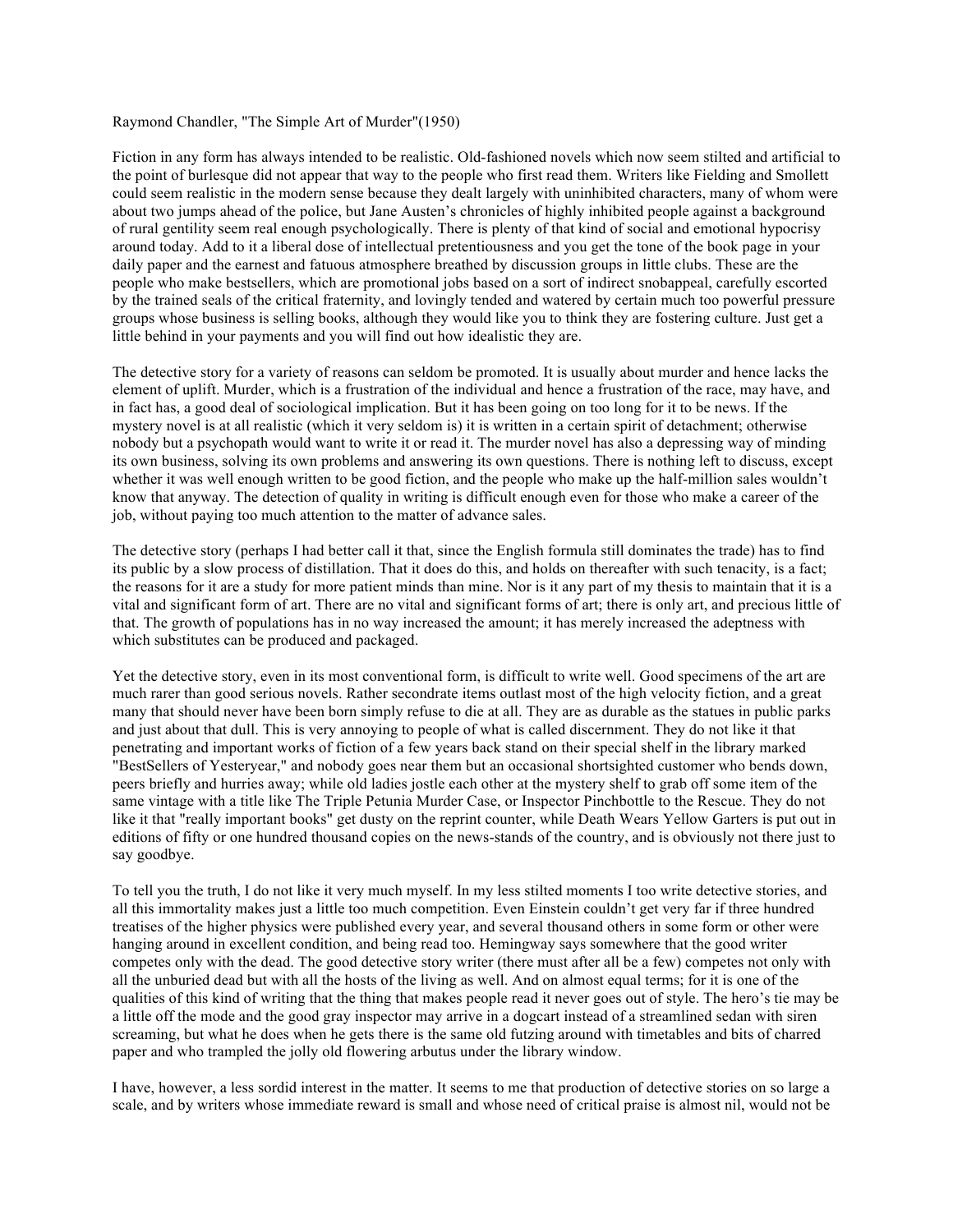possible at all if the job took any talent. In that sense the raised eyebrow of the critic and the shoddy merchandizing of the publisher are perfectly logical. The average detective story is probably no worse than the average novel, but you never see the average novel. It doesn't get published. The average—or only slightly above average—detective story does. Not only is it published but it is sold in small quantities to rental libraries, and it is read. There are even a few optimists who buy it at the full retail price of two dollars, because it looks so fresh and new, and there is a picture of a corpse on the cover. And the strange thing is that this average, more than middling dull, poopedout piece of utterly unreal and mechanical fiction is not terribly different from what are called the masterpieces of the art. It drags on a little more slowly, the dialogue is a little grayer, the cardboard out of which the characters are cut is a shade thinner, and the cheating is a little more obvious; but it is the same kind of book. Whereas the good novel is not at all the same kind of book as the bad novel. It is about entirely different things. But the good detective story and the bad detective story are about exactly the same things, and they are about them in very much the same way. There are reasons for this too, and reasons for the reasons; there always are.

I suppose the principal dilemma of the traditional or classic or straight-deductive or logic—and—deduction novel of detection is that for any approach to perfection it demands a combination of qualities not found in the same mind. The cool-headed constructionist does not also come across with lively characters, sharp dialogue, a sense of pace and an acute use of observed detail. The grim logician has as much atmosphere as a drawing-board. The scientific sleuth has a nice new shiny laboratory, but I'm sorry I can't remember the face. The fellow who can write you a vivid and colorful prose simply won't be bothered with the coolie labor of breaking down unbreakable alibis. The master of rare knowledge is living psychologically in the age of the hoop skirt. If you know all you should know about ceramics and Egyptian needlework, you don't know anything at all about the police. If you know that platinum won't melt under about 2800 degrees F. by itself, but will melt at the glance of a pair of deep blue eyes when put close to a bar of lead, then you don't know how men make love in the twentieth century. And if you know enough about the elegant flânerie of the pre-war French Riviera to lay your story in that locale, you don't know that a couple of capsules of barbital small enough to be swallowed will not only not kill a man—they will not even put him to sleep, if he fights against them.

Every detective story writer makes mistakes, and none will ever know as much as he should. Conan Doyle made mistakes which completely invalidated some of his stories, but he was a pioneer, and Sherlock Holmes after all is mostly an attitude and a few dozen lines of unforgettable dialogue. It is the ladies and gentlemen of what Mr. Howard Haycraft (in his book Murder for Pleasure) calls the Golden Age of detective fiction that really get me down. This age is not remote. For Mr. Haycraft's purpose it starts after the first World War and lasts up to about 1930. For all practical purposes it is still here. Two-thirds or three-quarters of all the detective stories published still adhere to the formula the giants of this era created, perfected, polished and sold to the world as problems in logic and deduction. These are stern words, but be not alarmed. They are only words. Let us glance at one of the glories of the literature, an acknowledged masterpiece of the art of fooling the reader without cheating him. It is called The Red House Mystery, was written by A. A. Milne, and has been named by Alexander Woollcott (rather a fast man with a superlative) "one of the three best mystery stories of all time." Words of that size are not spoken lightly. The book was published in 1922, but is quite timeless, and might as easily have been published in July 1939, or, with a few slight changes, last week. It ran thirteen editions and seems to have been in print, in the original format, for about sixteen years. That happens to few books of any kind. It is an agreeable book, light, amusing in the Punch style, written with a deceptive smoothness that is not as easy as it looks.

It concerns Mark Ablett's impersonation of his brother Robert, as a hoax on his friends. Mark is the owner of the Red House, a typical laburnum-and-lodge-gate English country house, and he has a secretary who encourages him and abets him in this impersonation, because the secretary is going to murder him, if he pulls it off. Nobody around the Red House has ever seen Robert, fifteen years absent in Australia, known to them by repute as a no-good. A letter from Robert is talked about, but never shown. It announces his arrival, and Mark hints it will not be a pleasant occasion. One afternoon, then, the supposed Robert arrives, identifies himself to a couple of servants, is shown into the study, and Mark (according to testimony at the inquest) goes in after him. Robert is then found dead on the floor with a bullet hole in his face, and of course Mark has vanished into thin air. Arrive the police, suspect Mark must be the murderer, remove the debris and proceed with the investigation, and in due course, with the inquest. Milne is aware of one very difficult hurdle and tries as well as he can to get over it. Since the secretary is going to murder Mark once he has established himself as Robert, the impersonation has to continue on and fool the police. Since, also, everybody around the Red House knows Mark intimately, disguise is necessary. This is achieved by shaving off Mark's beard, roughening his hands ("not the hands of a manicured gentlemen"—testimony) and the use of a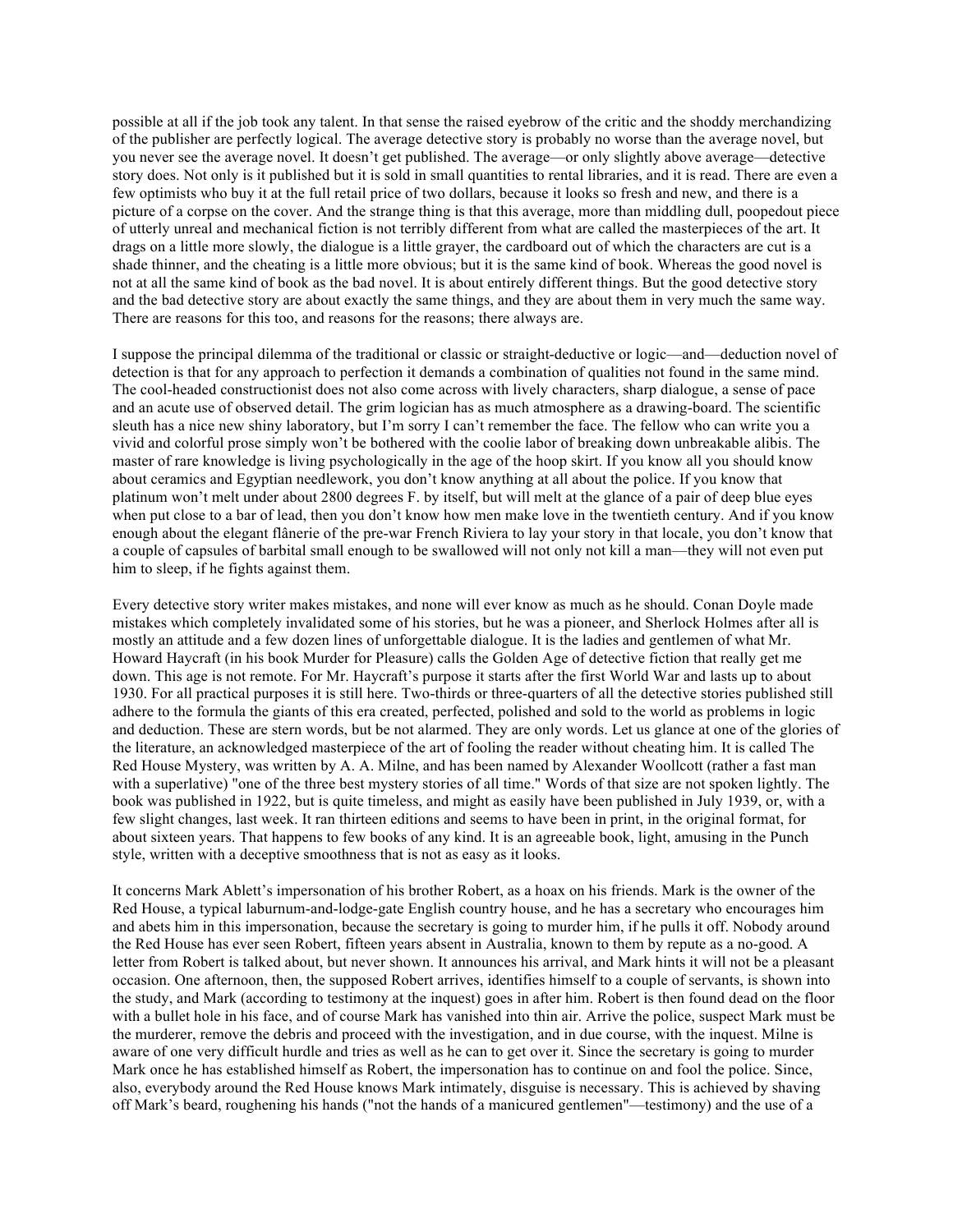gruff voice and rough manner. But this is not enough. The cops are going to have the body and the clothes on it and whatever is in the pockets. Therefore none of this must suggest Mark. Milne therefore works like a switch engine to put over the motivation that Mark is a thoroughly conceited performer that he dresses the part down to the socks and underwear (from all of which the secretary has removed the maker's labels), like a ham blacking himself all over to play Othello. If the reader will buy this (and the sales record shows he must have) Milne figures he is solid. Yet, however light in texture the story may be, it is offered as a problem of logic and deduction. If it is not that, it is nothing at all. There is nothing else for it to be. If the situation is false, you cannot even accept it as a light novel, for there is no story for the light novel to be about. If the problem does not contain the elements of truth and plausibility, it is no problem; if the logic is an illusion, there is nothing to deduce. If the impersonation is impossible once the reader is told the conditions it must fulfill, then the whole thing is a fraud. Not a deliberate fraud, because Milne would not have written the story if he had known what he was up against. He is up against a number of deadly things, none of which he even considers. Nor, apparently, does the casual reader, who wants to like the story, hence takes it at its face value. But the reader is not called upon to know the facts of life; it is the author who is the expert in the case. Here is what this author ignores:

1. The coroner holds formal jury inquest on a body for which no competent legal identification is offered. A coroner, usually in a big city, will sometimes hold inquest on a body that cannot be identified, if the record of such an inquest has or may have a value (fire, disaster, evidence of murder, etc.). No such reason exists here, and there is no one to identify the body. A couple of witnesses said the man said he was Robert Ablett. This is mere presumption, and has weight only if nothing conflicts with it. Identification is a condition precedent to an inquest. Even in death a man has a right to his won identity. The coroner will, wherever humanly possible, enforce that right. To neglect it would be a violation of his office.

2. Since Mark Ablett, missing and suspected of murder, cannot defend himself, all evidence of his movements before and after the murder is vital (as also whether he has money to run away on); yet all such evidence is given by the man closest to the murder, and is without corroboration. It is automatically suspect until proved true.

3. The police find by direct investigation that Robert Ablett was not well thought of in his native village. Somebody there must have known him. No such person was brought to the inquest. (The story couldn't stand it.)

4. The police know there is an element of threat in Robert's supposed visit, and that it is connected with the murder must be obvious to them. Yet they make no attempt to check Robert in Australia, or find out what character he had there, or what associates, or even if he actually came to England, and with whom. (If they had, they would have found out he had been dead three years.)

5. The police surgeon examines the body with a recently shaved beard (exposing unweathered skin), artificially roughened hands, yet the body of a wealthy, soft-living man, long resident in a cool climate. Robert was a rough individual and had lived fifteen years in Australia. That is the surgeon's information. It is impossible he would have noticed nothing to conflict with it.

6. The clothes are nameless, empty, and have had the labels removed. Yet the man wearing them asserted an identity. The presumption that he was not what he said he was is overpowering. Nothing whatever is done about this peculiar circumstance. It is never even mentioned as being peculiar.

7. A man is missing, a well-known local man, and a body in the morgue closely resembles him. It is impossible that the police should not at once eliminate the chance that the missing man is the dead man. Nothing would be easier than to prove it. Not even to think of it is incredible. It makes idiots of the police, so that a brash amateur may startle the world with a fake solution.

The detective in the case is an insouciant gent named Antony Gillingham, a nice lad with a cheery eye, a cozy little flat in London, and that airy manner. He is not making any money on the assignment, but is always available when the local gendarmerie loses its notebook. The English police seem to endure him with their customary stoicism; but I shudder to think of what the boys down at the Homicide Bureau in my city would do to him.

There are less plausible examples of the art than this. In Trent's Last Case (often called "the perfect detective story") you have to accept the premise that a giant of international finance, whose lightest frown makes Wall Street quiver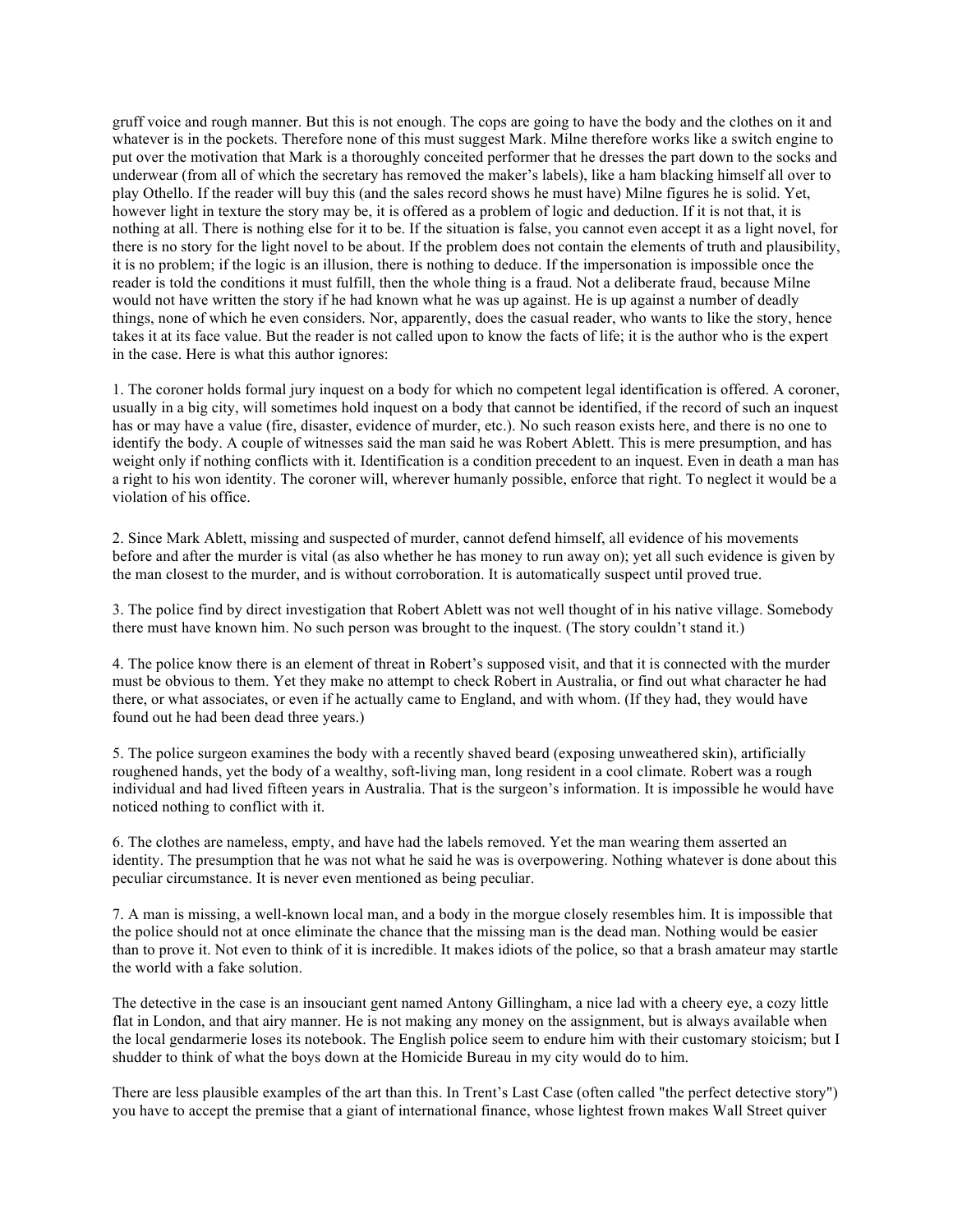like a chihuahua, will plot his own death so as to hang his secretary, and that the secretary when pinched will maintain an aristocratic silence; the old Etonian in him maybe. I have known relatively few international financiers, but I rather think the author of this novel has (if possible) known fewer. There is one by Freeman Wills Crofts (the soundest builder of them all when he doesn't get too fancy) wherein a murderer by the aid of makeup, split second timing, and some very sweet evasive action, impersonates the man he has just killed and thereby gets him alive and distant from the place of the crime. There is one of Dorothy Sayers' in which a man is murdered alone at night in his house by a mechanically released weight which works because he always turns the radio on at just such a moment, always stands in just such a position in front of it, and always bends over just so far. A couple of inches either way and the customers would get a rain check. This is what is vulgarly known as having God sit in your lap; a murderer who needs that much help from Providence must be in the wrong business. And there is a scheme of Agatha Christie's featuring M. Hercule Poirot, that ingenius Belgian who talks in a literal translation of school-boy French, wherein, by duly messing around with his "little gray cells," M. Poirot decides that nobody on a certain through sleeper could have done the murder alone, therefore everybody did it together, breaking the process down into a series of simple operations, like assembling an egg-beater. This is the type that is guaranteed to knock the keenest mind for a loop. Only a halfwit could guess it.

There are much better plots by these same writers and by others of their school. There may be one somewhere that would really stand up under close scrutiny. It would be fun to read it, even if I did have to go back to page 47 and refresh my memory about exactly what time the second gardener potted the prize-winning tearose begonia. There is nothing new about these stories and nothing old. The ones I mentioned are all English only because the authorities (such as they are) seem to feel the English writers had an edge in this dreary routine, and that the Americans, (even the creator of Philo Vance–probably the most asinine character in detective fiction) only made the Junior Varsity.

This, the classic detective story, has learned nothing and forgotten nothing. It is the story you will find almost any week in the big shiny magazines, handsomely illustrated, and paying due deference to virginal love and the right kind of luxury goods. Perhaps the tempo has become a trifle faster, and the dialogue a little more glib. There are more frozen daiquiris and stingers ordered, and fewer glasses of crusty old port; more clothes by Vogue, and décors by the House Beautiful, more chic, but not more truth. We spend more time in Miami hotels and Cape Cod summer colonies and go not so often down by the old gray sundial in the Elizabethan garden. But fundamentally it is the same careful grouping of suspects, the same utterly incomprehensible trick of how somebody stabbed Mrs. Pottington Postlethwaite III with the solid platinum poignard just as she flatted on the top note of the Bell Song from Lakmé in the presence of fifteen ill-assorted guests; the same ingenue in furtrimmed pajamas screaming in the night to make the company pop in and out of doors and ball up the timetable; the same moody silence next day as they sit around sipping Singapore slings and sneering at each other, while the flat-feet crawl to and fro under the Persian rugs, with their derby hats on.

Personally I like the English style better. It is not quite so brittle, and the people as a rule, just wear clothes and drink drinks. There is more sense of background, as if Cheesecake Manor really existed all around and not just the part the camera sees; there are more long walks over the Downs and the characters don't all try to behave as if they had just been tested by MGM. The English may not always be the best writers in the world, but they are incomparably the best dull writers. There is a very simple statement to be made about all these stories: they do not really come off intellectually as problems, and they do not come off artistically as fiction. They are too contrived, and too little aware of what goes on in the world. They try to be honest, but honesty is an art. The poor writer is dishonest without knowing it, and the fairly good one can be dishonest because he doesn't know what to be honest about. He thinks a complicated murder scheme which baffles the lazy reader, who won't be bothered itemizing the details, will also baffle the police, whose business is with details. The boys with their feet on the desks know that the easiest murder case in the world to break is the one somebody tried to get very cute with; the one that really bothers them is the murder somebody only thought of two minutes before he pulled it off. But if the writers of this fiction wrote about the kind of murders that happen, they would also have to write about the authentic flavor of life as it is lived. And since they cannot do that, they pretend that what they do is what should be done. Which is begging the question–and the best of them know it.

In her introduction to the first Omnibus of Crime, Dorothy Sayers wrote: "It (the detective story) does not, and by hypothesis never can, attain the loftiest level of literary achievement." And she suggested somewhere else that this is because it is a "literature of escape" and not "a literature of expression." I do not know what the loftiest level of literary achievement is: neither did Aeschylus or Shakespeare; neither does Miss Sayers. Other things being equal,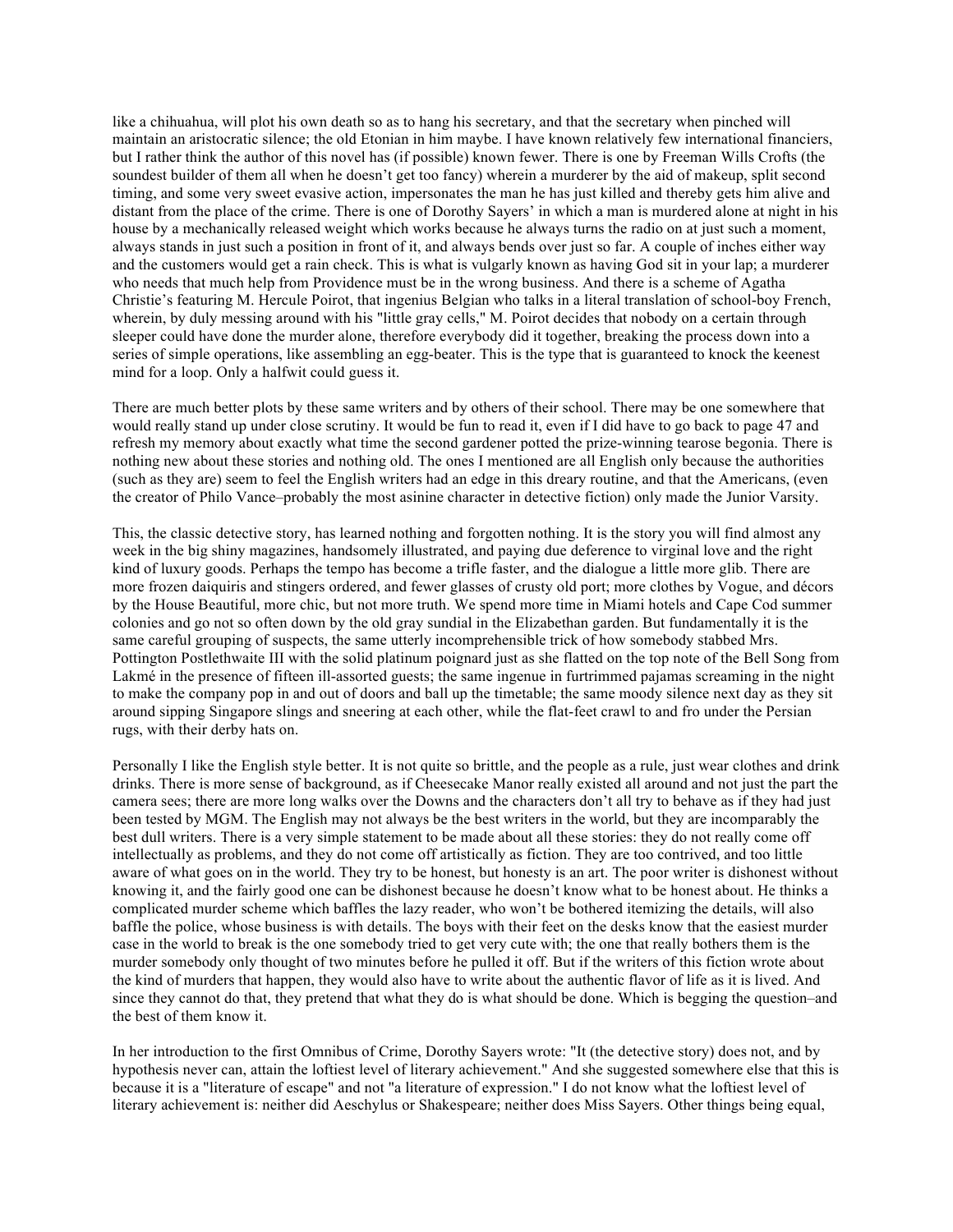which they never are, a more powerful theme will provoke a more powerful performance. Yet some very dull books have been written about God, and some very fine ones about how to make a living and stay fairly honest. It is always a matter of who writes the stuff, and what he has in him to write it with. As for literature of expression and literature of escape, this is critics' jargon, a use of abstract words as if they had absolute meanings. Everything written with vitality expresses that vitality; there are no dull subjects, only dull minds. All men who read escape from something else into what lies behind the printed page; the quality of the dream may be argued, but its release has become a functional necessity. All men must escape at times from the deadly rhythm of their private thoughts. It is part of the process of life among thinking beings. It is one of the things that distinguish them from the three-toed sloth; he apparently–one can never be quite sure–is perfectly content hanging upside down on a branch, and not even reading Walter Lippmann. I hold no particular brief for the detective story as the ideal escape. I merely say that all reading for pleasure is escape, whether it be Greek, mathematics, astronomy, Benedetto Croce, or The Diary of the Forgotten Man. To say otherwise is to be an intellectual snob, and a juvenile at the art of living.

I do not think such considerations moved Miss Dorothy Sayers to her essay in critical futility.

I think what was really gnawing at her mind was the slow realization that her kind of detective story was an arid formula which could not even satisfy its own implications. It was second-grade literature because it was not about the things that could make first-grade literature. If it started out to be about real people (and she could write about them–her minor nor characters show that), they must very soon do unreal things in order to form the artificial pattern required by the plot. When they did unreal things, they ceased to be real themselves. They became puppets and cardboard lovers and papier mâché villains and detectives of exquisite and impossible gentility. The only kind of writer who could be happy with these properties was the one who did not know what reality was. Dorothy Sayers' own stories show that she was annoyed by this triteness; the weakest element in them is the part that makes them detective stories, the strongest the part which could be removed without touching the "problem of logic and deduction." Yet she could not or would not give her characters their heads and let them make their own mystery. It took a much simpler and more direct mind than hers to do that.

In the Long Week-End, which is a drastically competent account of English life and manners in the decade following the first World War, Robert Graves and Alan Hodge gave some attention to the detective story. They were just as traditionally English as the ornaments of the Golden Age, and they wrote of the time in which these writers were almost as well-known as any writers in the world. Their books in one form or another sold into the millions, and in a dozen languages. These were the people who fixed the form and established the rules and founded the famous Detection Club, which is a Parnassus of English writers of mystery. Its roster includes practically every important writer of detective fiction since Conan Doyle. But Graves and Hodge decided that during this whole period only one first-class writer had written detective stories at all. An American, Dashiell Hammett. Traditional or not, Graves and Hodge were not fuddy-duddy connoisseurs of the second rate; they could see what went on in the world and that the detective story of their time didn't; and they were aware that writers who have the vision and the ability to produce real fiction do not produce unreal fiction.

How original a writer Hammett really was, it isn't easy to decide now, even if it mattered. He was one of a group, the only one who achieved critical recognition, but not the only one who wrote or tried to write realistic mystery fiction. All literary movements are like this; some one individual is picked out to represent the whole movement; he is usually the culmination of the movement. Hammett was the ace performer, but there is nothing in his work that is not implicit in the early novels and short stories of Hemingway. Yet for all I know, Hemingway may have learned something from Hammett, as well as from writers like Dreiser, Ring Lardner, Carl Sandburg, Sherwood Anderson and himself. A rather revolutionary debunking of both the language and material of fiction had been going on for some time. It probably started in poetry; almost everything does. You can take it clear back to Walt Whitman, if you like. But Hammett applied it to the detective story, and this, because of its heavy crust of English gentility and American pseudo- gentility, was pretty hard to get moving. I doubt that Hammett had any deliberate artistic aims whatever; he was trying to make a living by writing something he had first hand information about. He made some of it up; all writers do; but it had a basis in fact; it was made up out of real things. The only reality the English detection writers knew was the conversational accent of Surbiton and Bognor Regis. If they wrote about dukes and Venetian vases, they knew no more about them out of their own experience than the well-heeled Hollywood character knows about the French Modernists that hang in his Bel-Air château or the semi-antique Chippendalecumcobbler's bench that he uses for a coffee table. Hammett took murder out of the Venetian vase and dropped it into the alley; it doesn't have to stay there forever, but it was a good idea to begin by getting as far as possible from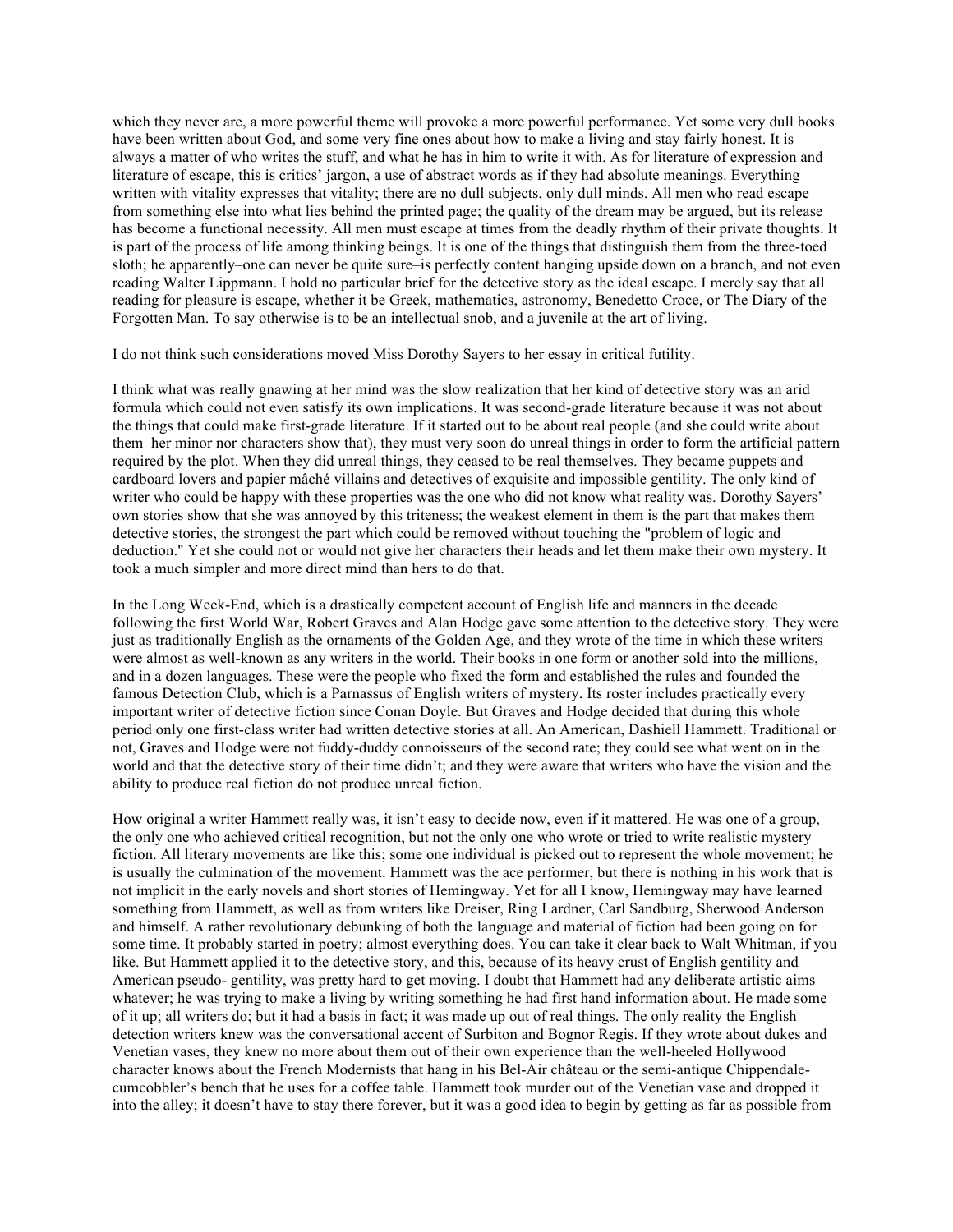Emily Post's idea of how a well-bred debutante gnaws a chicken wing. He wrote at first (and almost to the end) for people with a sharp, aggressive attitude to life. They were not afraid of the seamy side of things; they lived there. Violence did not dismay them; it was right down their street.

Hammett gave murder back to the kind of people that commit it for reasons, not just to provide a corpse; and with the means at hand, not with hand-wrought duelling pistols, curare, and tropical fish. He put these people down on paper as they are, and he made them talk and think in the language they customarily used for these purposes. He had style, but his audience didn't know it, because it was in a language not supposed to be capable of such refinements. They thought they were getting a good meaty melodrama written in the kind of lingo they imagined they spoke themselves. It was, in a sense, but it was much more. All language begins with speech, and the speech of common men at that, but when it develops to the point of becoming a literary medium it only looks like speech. Hammett's style at its worst was almost as formalized as a page of Marius the Epicurean; at its best it could say almost anything. I believe this style, which does not belong to Hammett or to anybody, but is the American language (and not even exclusively that any more), can say things he did not know how to say or feel the need of saying. In his hands it had no overtones, left no echo, evoked no image beyond a distant hill. He is said to have lacked heart, yet the story he thought most of himself is the record of a man's devotion to a friend. He was spare, frugal, hardboiled, but he did over and over again what only the best writers can ever do at all. He wrote scenes that seemed never to have been written before.

With all this he did not wreck the formal detective story. Nobody can; production demands a form that can be produced. Realism takes too much talent, too much knowledge, too much awareness. Hammett may have loosened it up a little here, and sharpened it a little there. Certainly all but the stupidest and most meretricious writers are more conscious of their artificiality than they used to be. And he demonstrated that the detective story can be important writing. The Maltese Falcon may or may not be a work of genius, but an art which is capable of it is not "by hypothesis" incapable of anything. Once a detective story can be as good as this, only the pedants will deny that it could be even better. Hammett did something else, he made the detective story fun to write, not an exhausting concatenation of insignificant clues. Without him there might not have been a regional mystery as clever as Percival Wilde's Inquest, or an ironic study as able as Raymond Postgate's Verdict of Twelve, or a savage piece of intellectual double-talk like Kenneth Fearing's The Dagger of the Mind, or a tragi-comic idealization of the murderer as in Donald Henderson's Mr. Bowling Buys a Newspaper, or even a gay and intriguing Hollywoodian gambol like Richard Sale's Lazarus No. 7.

The realistic style is easy to abuse: from haste, from lack of awareness, from inability to bridge the chasm that lies between what a writer would like to be able to say and what he actually knows how to say. It is easy to fake; brutality is not strength, flipness is not wit, edge-of-the-chair writing can be as boring as flat writing; dalliance with promiscuous blondes can be very dull stuff when described by goaty young men with no other purpose in mind than to describe dalliance with promiscuous blondes. There has been so much of this sort of thing that if a character in a detective story says, "Yeah," the author is automatically a Hammett imitator.

And there arc still quite a few people around who say that Hammett did not write detective stories at all, merely hardboiled chronicles of mean streets with a perfunctory mystery element dropped in like the olive in a martini. These are the flustered old ladies–of both sexes (or no sex) and almost all ages–who like their murders scented with magnolia blossoms and do not care to be reminded that murder is an act of infinite cruelty, even if the perpetrators sometimes look like playboys or college professors or nice motherly women with softly graying hair. There are also a few badly-scared champions of the formal or the classic mystery who think no story is a detective story which does not pose a formal and exact problem and arrange the clues around it with neat labels on them. Such would point out, for example, that in reading TheMaltese Falcon no one concerns himself with who killed Spade's partner, Archer (which is the only formal problem of the story) because the reader is kept thinking about something else. Yet in The Glass Key the reader is constantly reminded that the question is who killed Taylor Henry, and exactly the same effect is obtained; an effect of movement, intrigue, cross-purposes and the gradual elucidation of character, which is all the detective story has any right to be about anyway. The rest is spillikins in the parlor.

But all this (and Hammett too) is for me not quite enough. The realist in murder writes of a world in which gangsters can rule nations and almost rule cities, in which hotels and apartment houses and celebrated restaurants are owned by men who made their money out of brothels, in which a screen star can be the fingerman for a mob, and the nice man down the hall is a boss of the numbers racket; a world where a judge with a cellar full of bootleg liquor can